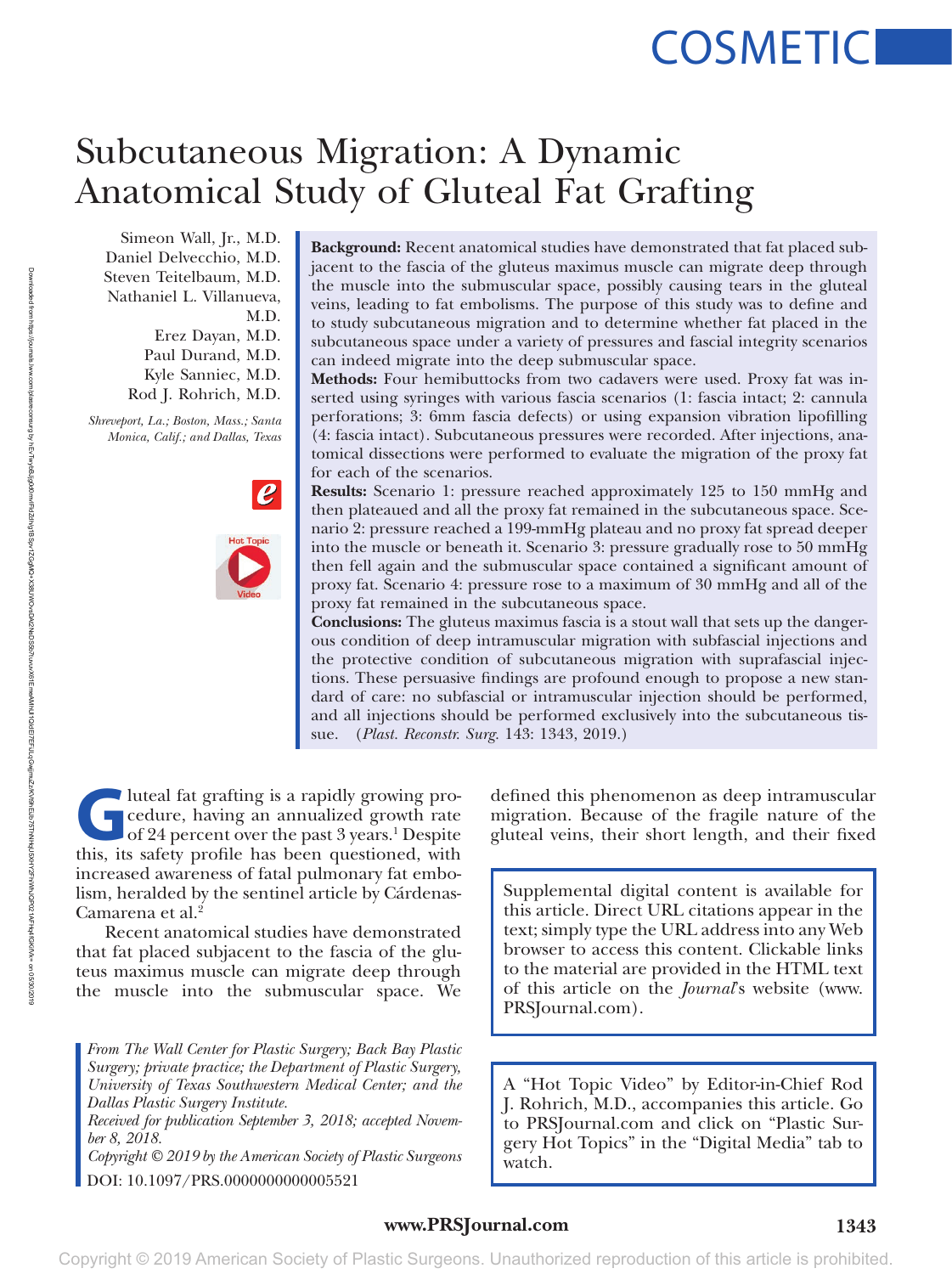bony egress from the iliac vein, a "nondirect hit" theory for pulmonary fat embolism caused by submuscular fat stretching and tearing of these veins has been raised.3 Although the conclusion from this prior study is that fat should be placed only in the subcutaneous space, some practitioners who perform gluteal fat grafting have questioned the potential for fat placed in the subcutaneous space to migrate into the deep submuscular space. Furthermore, some suggest that occasional unintended passes into the muscle can occur during fat grafting, which could cause perforations in the fascia, whereby fat could potentially enter and migrate into the deep submuscular space. The purpose of the present study was to define and to study subcutaneous migration, and to determine whether fat placed in the subcutaneous space under a variety of pressures and fascial integrity scenarios can indeed migrate into the deep submuscular space.

#### **MATERIALS AND METHODS**

Four hemibuttocks from two human cadavers (from the Dallas Plastic Surgery Institute) were used. Through a natal cleft incision, proxy fat (applesauce mixed with blue food coloring) was inserted using 60-cc syringes (scenarios 1 through 3) or using expansion vibration lipofilling (scenario 4). A Stryker manometer (Stryker, Inc., Kalamazoo, Mich.) was placed in the subcutaneous space to measure pressure at every 60 cc of grafting (Fig. 1).

Subcutaneous pressures were recorded after every 60 cc of injection. The reader, the recorder of the manometer, and the injector were separate individuals. The absence or presence of visual spreading of proxy fat in the subcutaneous tissues away from the location of the cannula tip was also assessed.

The hemibuttock scenarios differed as follows. In scenario 1, fat was inserted with a 60-cc syringe injection with fascia intact. In scenario 2, a random pattern of cannula perforations was made in the gluteus maximus fascia at its point of maximum projection before fat insertion. In scenario 3, 15 random defects in the gluteus maximus fascia were created with a 6-mm Baker punch biopsy knife after 2-cm skin incisions were made to allow for direct fascial visualization. These fenestrations were made along the points of maximum projection of the gluteus maximus muscle. Incisions were closed with a watertight running suture and reinforced with staples (Fig. 2). In scenario 4, proxy fat was inserted into the subcutaneous space

using expansion vibration lipofilling technique. This consisted of in-line placement of fat through a 4-mm exploded caged cannula and slanted canister (Black and Black, Atlanta, Ga.), silicone tubing, a roller pump, and a power-assisted reciprocating cannula device (Microaire, Inc., Charlottesville, Va.) (Fig. 3).

After the acquisition of these data, the skin and subcutaneous tissue of the posterior gluteal region were removed to examine the fascia of the gluteus maximus muscle and the submuscular space. After examination of the fascia, the gluteus maximus muscle was incised medially along its origin on the sacrum and reflected laterally toward the insertion on the greater trochanter to inspect the free submuscular space for the possible presence of fat.

# **RESULTS**

# **Pressure-Volume Relationships**

The pressure-volume data for each hemibuttock scenario are displayed in Table 1 and graphically in Figure 4.

# **Scenario 1: Syringe/Intact Fascia**

In the intact fascia scenario, pressure increased in spikes and dips until it reached a pressure of approximately 125 to 150 mmHg and then plateaued. The pressure drops occurred following visible spreading of the proxy fat, presumably as pressure increased sufficiently to allow for movement of the proxy fat into adjacent spaces in the subcutaneous space by stretching and/or disruption of the superficial fascial system.

**Disclosure:** *Dr. Wall a founder of SurgiStem Technologies, LLC, a medical device company involved in fat transplantation, and receives DVD royalties from Quality Medical Publishing. No funding was received for this article. Dr. Del Vecchio is a founder of Surgistem Technologies, LLC, a device company involved in fat transplantation, receives royalties from Microaire, and is a founding member of Peninsula Partners, LLC, a consulting firm in the plastic surgery sector. Rod J. Rohrich, M.D., receives instrument royalties from Eriem Surgical, Inc., and book royalties from Thieme Medical Publishing; he is a Clinical and Research Study Expert for Allergan Inc., Galderma, and MTF Biologics, and the owner of Medical Seminars of Texas, LLC. No funding was received for this article. No disclosures for the remaining authors.*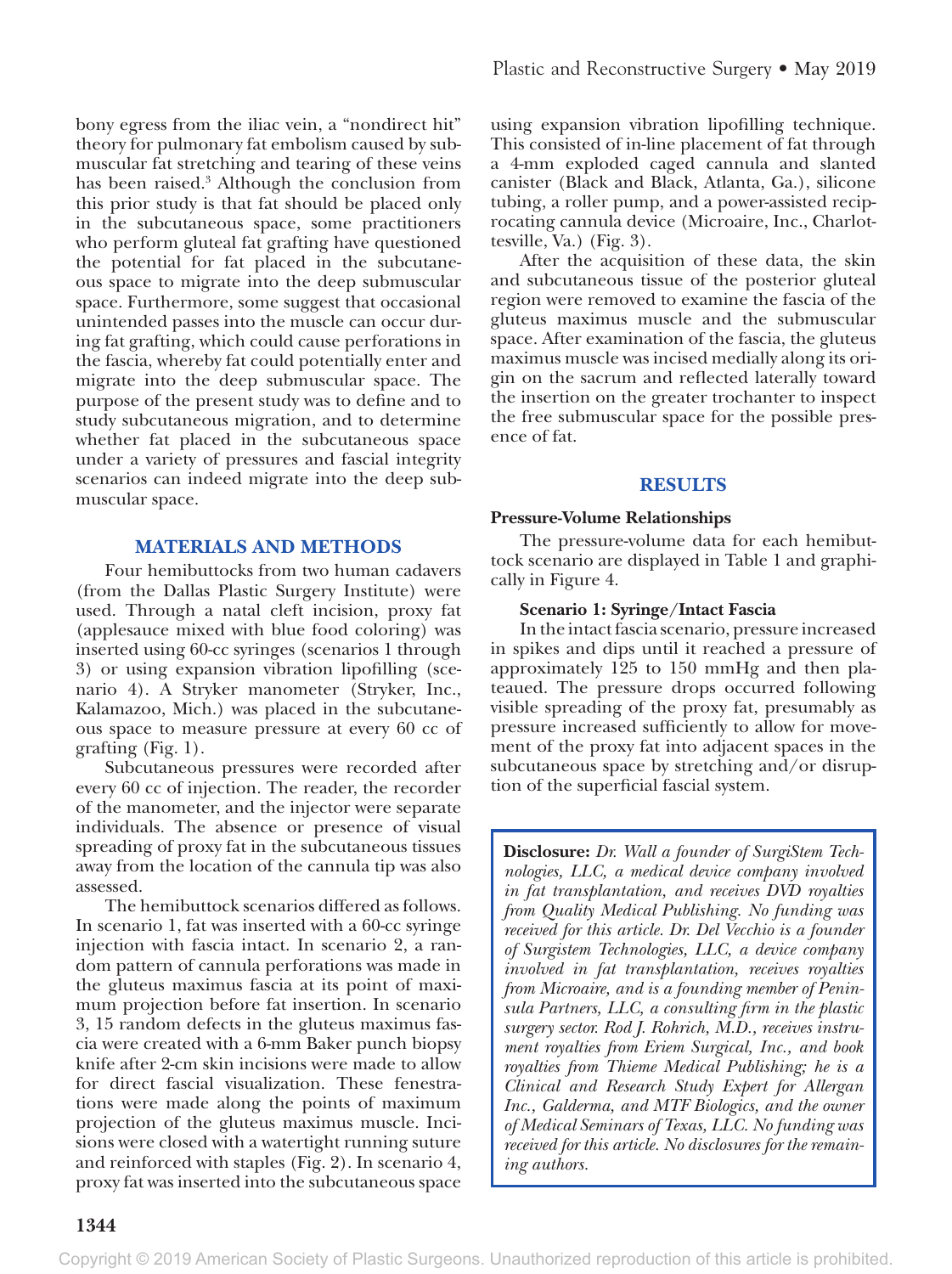

**Fig. 1.** Stryker manometer.



Fig. 2. In scenario 3, 15 random defects in the gluteus maximus fascia were created with a 6-mm Baker punch biopsy knife after 2-cm skin incisions were made to allow for direct fascial visualization. These fenestrations were made along the points of maximum projection of the gluteus maximus muscle. Incisions were closed with a watertight running suture and reinforced with staples.



**Fig. 3.** Expansion vibration lipofilling setup.

Copyright © 2019 American Society of Plastic Surgeons. Unauthorized reproduction of this article is prohibited.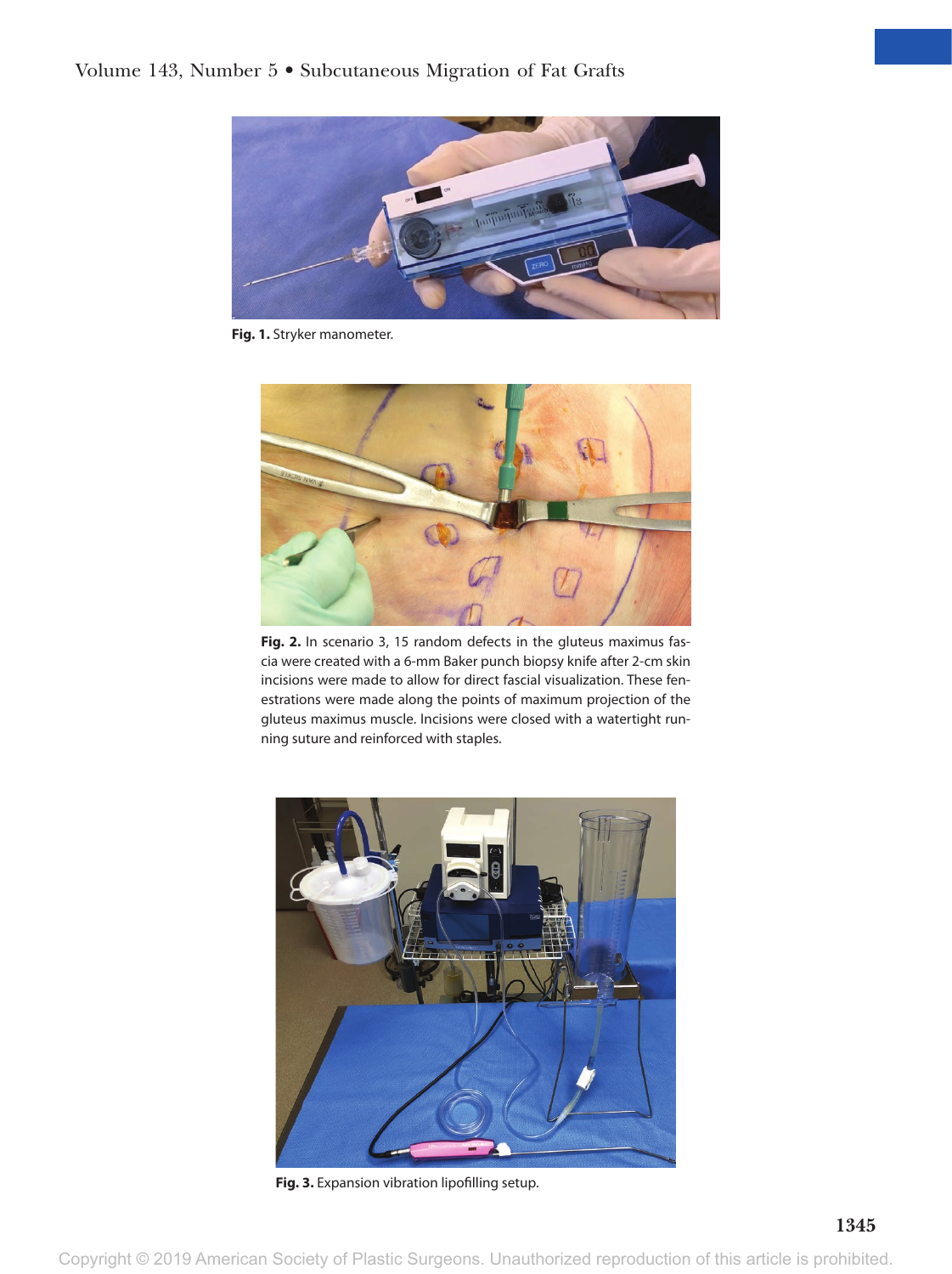# **Scenario 2: Syringe/Perforated Fascia**

In scenario 2, the spiking and eventual plateau pattern of the pressure-volume curve was similar to scenario 1. The only difference was that the plateau pressure was higher than in scenario 1. This might be explained by the fact that this was a different cadaver with different subcutaneous capacities and different tissue tolerances.

Fifteen perforations were used in this model to simulate an exaggerated situation. Even with this many perforations and a pressure of 199 mmHg (the limit of the Stryker manometer), the fascia permitted only a small (1 cc) amount of proxy fat and dye to be noted beneath each perforation; no proxy fat spread deeper into the muscle or beneath it. On inspection, the edges of the fascia were noted to be in direct apposition to one another, not unlike a leaflet valve effect. In this scenario, despite suffering multiple perforations, fascial integrity remained robust and maintained a barrier function under extremely high pressures.

#### **Scenario 3: Syringe/Fenestrated Fascia**

In the fascia fenestrated scenario, pressure gradually rose to 50 mmHg at a volume of 550 cc, but fell to 25 mmHg, and gradually rose one more time to 50 mmHg, then fell again. There was not a spiking pattern and the pressures were strikingly

**Table 1. Pressure-Volume Data for Each Hemibuttock Scenario**

| <b>Volume</b><br>(cc) | <b>Intact</b><br>(mmHg) | Perforated<br>(mmHg) | <b>Fenestrated</b><br>(mmHg) | <b>EVL</b><br>(mmHg) |
|-----------------------|-------------------------|----------------------|------------------------------|----------------------|
| $\theta$              | $\overline{0}$          | 2                    | 1                            | $\boldsymbol{0}$     |
| 60                    | 63                      | 11                   | 3                            |                      |
| 120                   | 50                      | 23                   | $\overline{5}$               | $\frac{2}{3}$ 8      |
| 180                   | 113                     | 19                   | 8                            |                      |
| 240                   | 134                     | 34                   | 18                           | 13                   |
| 300                   | 66                      | 47                   | 27                           | 10                   |
| 360                   | 150                     | 130                  | 28                           | 13                   |
| 420                   | 150                     | 94                   | 46                           | 12                   |
| 480                   | 98                      | 199                  | 43                           | 25                   |
| 540                   | 115                     | 199                  | 55                           | 22                   |
| 600                   | 117                     | 132                  | 38                           | 24                   |
| 660                   | 117                     | 152                  | 24                           | 30                   |
| 720                   | 116                     | 150                  | 28                           | 15                   |
| 780                   | 122                     | 170                  | 25                           | 8                    |
| 840                   | 123                     | 199                  | 28                           | 20                   |
| 900                   | 127                     | 199                  | 34                           | 25                   |
| 960                   | 127                     | 136                  | 40                           | 26                   |
| 1020                  | 124                     | 199                  | 43                           | 26                   |
| 1080                  | 120                     | 174                  | 48                           | 30                   |
| 1140                  | 117                     | 187                  | 52                           | 11                   |
| 1200                  | 116                     | 172                  | 56                           | 21                   |
| 1260                  | 115                     | 199                  | 57                           | 11                   |
| 1320                  | 116                     | 199                  | 46                           | 18                   |
| 1380                  | 119                     | 172                  | 45                           | 23                   |
| 1440                  | 120                     | 193                  | 42                           | 25                   |
| 1500                  | 122                     | 177                  | 45                           | 15                   |

EVL, expansion vibration lipofilling.

**1346**

lower than with the intact fascia of scenario 1 and the perforated fascia of scenario 2. Although a visible protrusion of the skin increased as fat was injected in scenarios 1 and 2, in this scenario, buttock projection was not noticed to increase after the first several syringes were injected, with no visible subcutaneous migration observed in this scenario.

# **Scenario 4: Expansion Vibration Lipofilling/ Intact Fascia**

In the expansion vibration lipofilling scenario, pressure rose to a maximum of 30 mmHg at 600 cc and went through several additional sinusoidal cycles, approaching terminal volumes. The pressure-volume relationships were less jagged than those seen in scenarios 1 and 2. The pressures remained significantly lower than the intact fascia scenario of scenario 1 and the perforated fascia of scenario 2. In addition, the expansion vibration lipofilling scenario exhibited minimal to no visible subcutaneous migration. This scenario never caused a significant rise in subcutaneous pressure, even after placement of 1500 cc.

# **Postinfiltration Dissection**

After the infiltrations were completed, a curvilinear C-shaped incision was made from the superolateral buttocks to the natal cleft, and then curved inferolaterally along the inferior gluteal crease. The muscle was then reflected laterally along its insertion onto the greater trochanter, exposing the submuscular (subgluteal) space, in which the superior and inferior gluteal veins and sciatic nerve were visible. The gluteus maximus fascia was also evaluated by dissecting the subcutaneous tissues off of the fascia in the same pattern as the submuscular dissection.

In buttocks 1 and 4 (syringe/intact fascia and expansion vibration lipofilling/intact fascia), no applesauce or discoloration was noted beneath the muscle. The integrity of the gluteus maximus fascia was noted to be intact in both scenarios, without any evidence of proxy fat or discoloration deep to the fascia, demonstrating a lack of deep intramuscular migration.

Similarly, in scenario 2 (syringe/perforated fascia), no applesauce or discoloration was noted beneath the muscle, and as expected, the integrity of the gluteus maximus fascia was noted to be compromised with multiple perforations. A small amount (1 cc) of proxy fat and dye was observed in the superficial muscle just beneath the perforations but without any evidence of deep intramuscular migration. In scenario 3 (fenestrated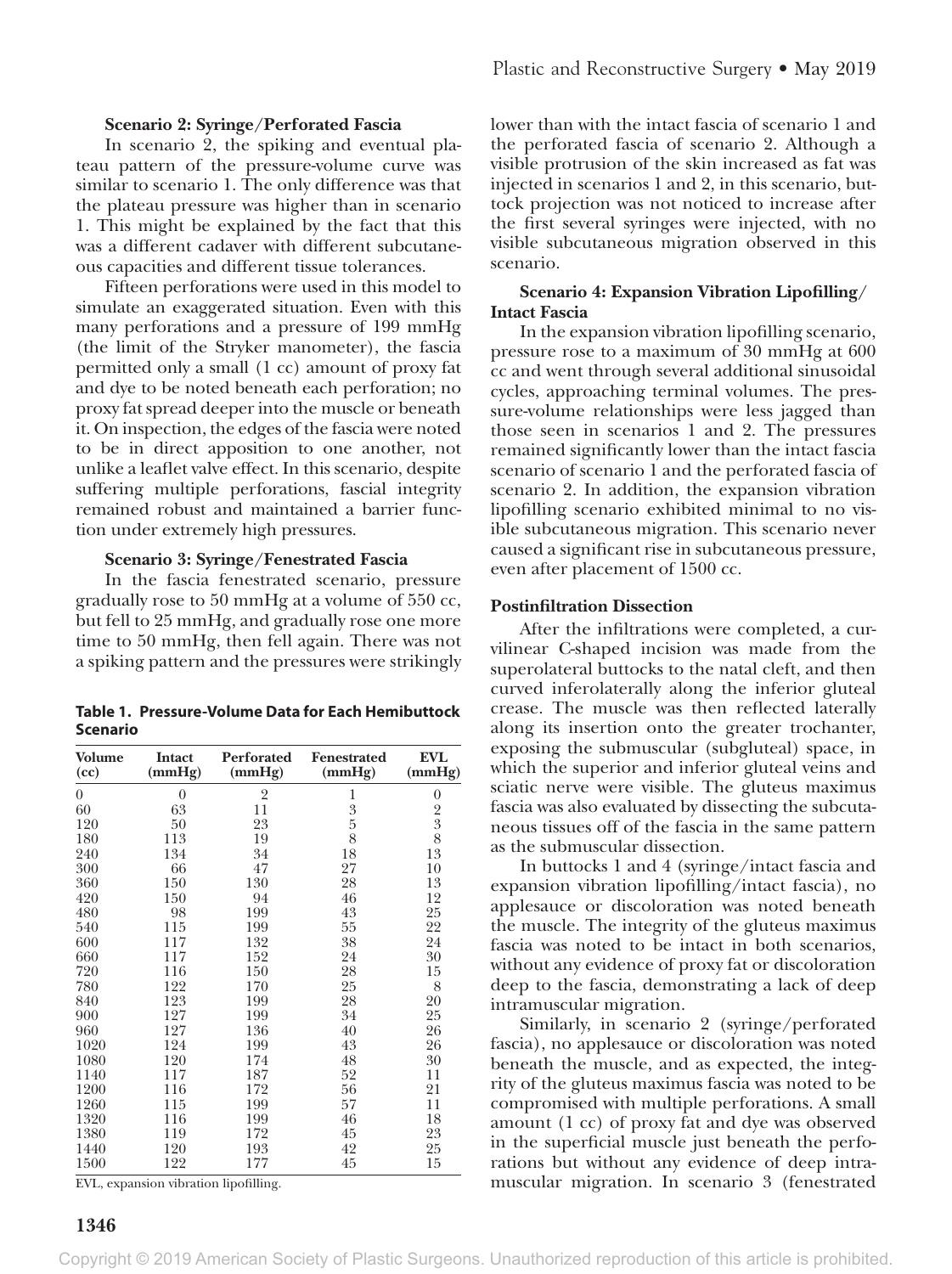



**Fig. 4.** Pressure-volume relationship graph. *EVL*, expansion volume lipofilling.

fascia), the submuscular space contained a significant amount of proxy fat. Applesauce and dye were noted within the muscle, but the largest quantity of fat could be seen to emanate from underneath the most inferolateral portion of the muscle which, in the prone position, is the most dependent space (Fig. 5). The 6-mm fascial fenestrations in scenario 3 allowed the proxy fat to flow freely beneath the muscle in exactly the same pattern as did subfascial injections in the deep intramuscular migration article. The dramatically different pressure-volume curve of scenario 3 can only be explained by the fenestrations. That fat more readily migrated through muscle than in the subcutaneous layer gives further indirect evidence of the propensity for deep intramuscular migration with any subfascial injection. (**See Video, Supplemental Digital Content 1**, which demonstrates subcutaneous migration in an anatomical study of gluteal fat grafting, available in the "Related Videos" section of the full-text article on PRSJournal.com or, for Ovid users, available at *<http://links.lww.com/PRS/D405>*.)

#### **DISCUSSION**

#### **Subcutaneous Migration Defined**

The concept of subcutaneous migration had its origins in the observation that during expansion vibration lipofilling, transplanted fat was observed to travel very rapidly through tissues, beyond the point of cannula insertion.<sup>4</sup> In addition, our prior experience with deep intramuscular migration suggested that we consider the same phenomenon might be occurring in the subcutaneous plane. When recipient-site pressure immediately adjacent to the cannula tip exceeds ambient recipient-site pressure, a gradient is created and the potential for fat flow is initiated. The resistance to this flow is predicated on the integrity of the connective tissue matrix. We define this movement of fat in the subcutaneous space as subcutaneous migration. During subcutaneous migration, fat flows to the path of least resistance. This may not necessarily be the desired location of grafted fat, with uncontrolled subcutaneous migration resulting in aesthetic disharmony at least, and at worst, lakes of fat from excessive connective tissue disruption or fractures referred to as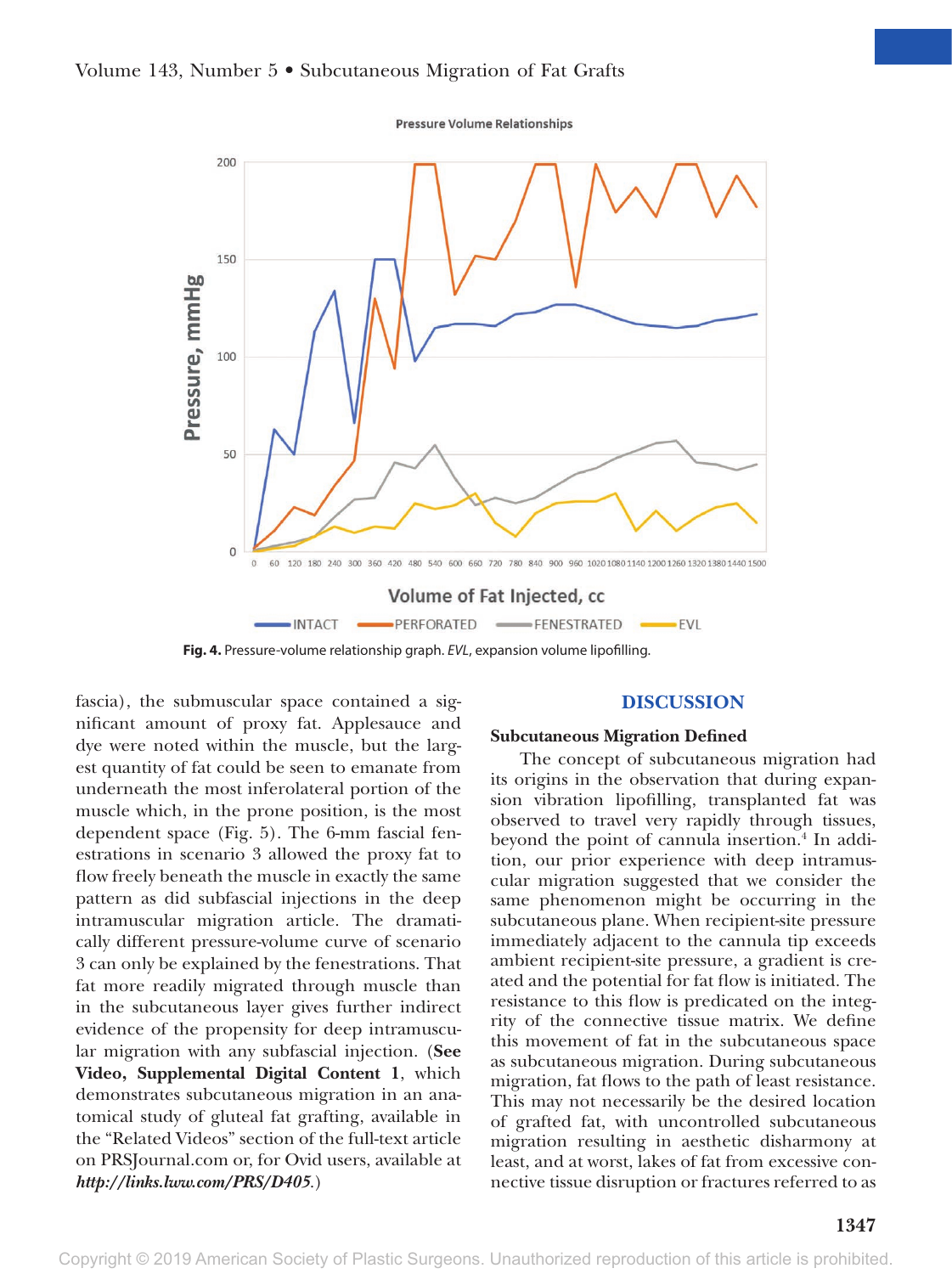

**Fig. 5.** Fenestrated fascia scenario. The applesauce and dye were noted within the muscle, but the largest quantity of fat could be seen to emanate from underneath the most inferolateral portion of the muscle.

"blowouts." Expansion vibration lipofilling seeks to control the direction and extent of subcutaneous migration, by preferentially disrupting connective tissue to achieve targeted fat placement. In this sense, expansion vibration lipofilling is a subset of subcutaneous migration.

# **Fascial Perforation and Bolus Analysis**

Although our experimental protocol sought to simulate fascial integrity scenarios in clinical fat grafting, there were some limitations that deserve discussion. In scenario 2, the fascial perforations were made, followed by fat grafting, but not simultaneously with fat grafting. This may have underrepresented the amount of fat that could get beneath the fascia, given an inadvertent pass. During intended



**Video.** Supplemental Digital Content 1 demonstrates subcutaneous migration in an anatomical study of gluteal fat grafting, available in the "Related Videos" section of the full-text article on PRSJournal.com or, for Ovid users, available at *[http://links.lww.](http://links.lww.com/PRS/D405) [com/PRS/D405](http://links.lww.com/PRS/D405)*.

"subcutaneous only" Brazilian buttock lift, inadvertent passes beneath the gluteus maximus fascia most certainly occur. However, the volumes of fat placed during these passes are not likely to be of significant enough volume to cause deep intramuscular migration into the submuscular space.

There are two currently used clinical methods to transplant fat to the buttocks in large volume: classic syringe injection and expansion vibration lipofilling. Assuming a range of syringes of 10, 30, and 60 cc, which are routinely used, with volumes of fat placed with each cannula pass ranging from 15 to 45 percent of the syringe volume, the following bolus data are generated (Table 2).

For expansion vibration lipofilling, assuming infusion pump flow rates between 300 cc/minute and a maximum of 500 cc/minute (most pumps have a maximum flow rate of 300 cc/minute), and assuming the period the cannula remains beneath the fascia is between 1 and 3 seconds, the following bolus data for expansion vibration lipofilling are generated (Table 3).

Even at the most aggressive ends of these models, it is unlikely that a 25- to 27-cc bolus of fat within the gluteus maximus muscle would be significant enough to cause vascular or sciatic nerve injury in the deep muscular space, by means of deep intramuscular migration. This "inadvertent pass" scenario is probably the most important scenario to consider in making the distinction between subcutaneous-only Brazilian buttock lift and Brazilian buttock lift strategies that aim to place fat in the muscle. Although inadvertent passes may only result in at maximum 25 cc of fat, intramuscular fat grafting strategies are substantially higher, as no surgeon plans an intramuscular fat transplantation strategy with only 25 cc of fat in mind.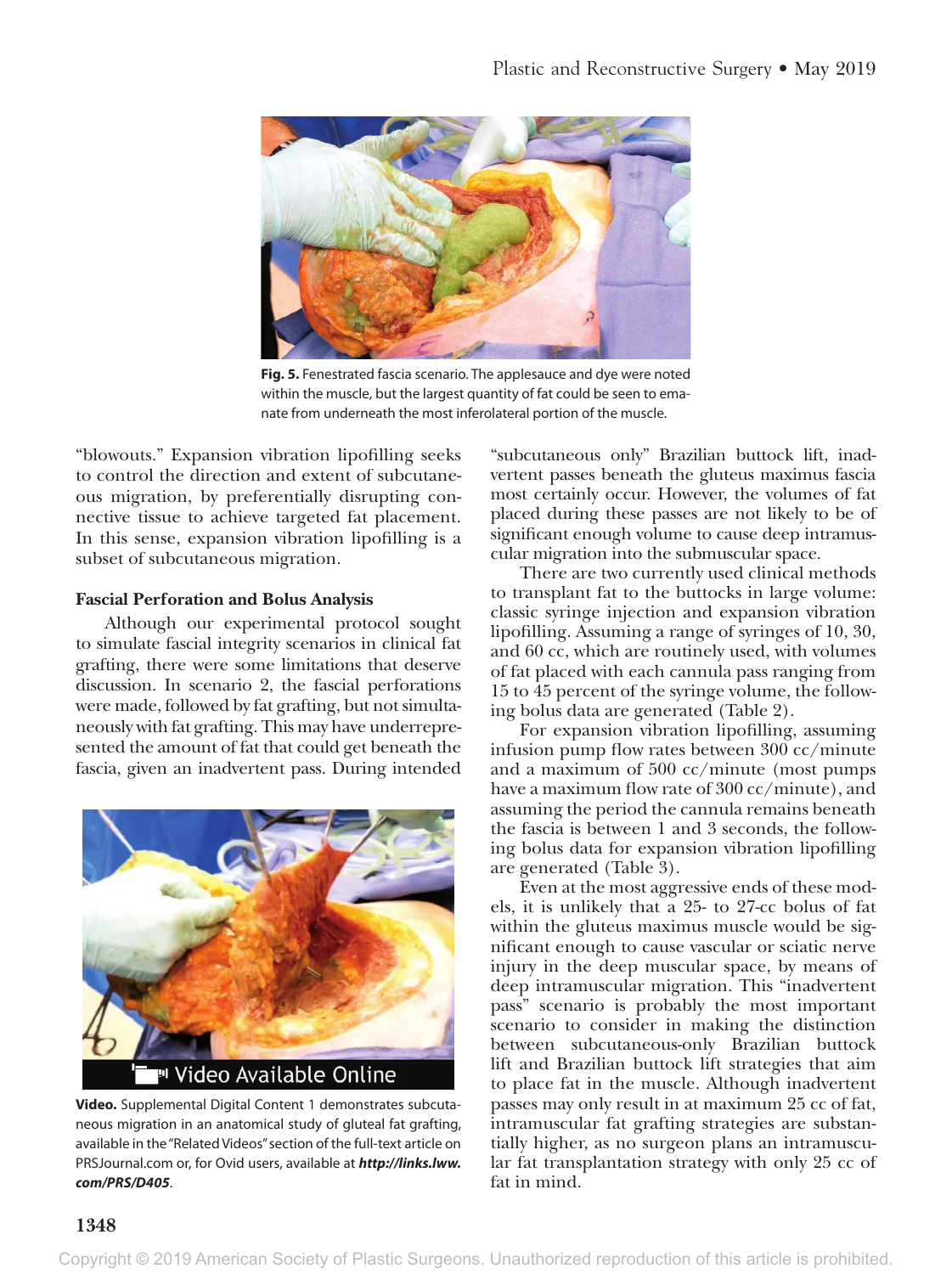| <b>Syringe</b> | Percentage of Syringe per Pass |             |             |  |
|----------------|--------------------------------|-------------|-------------|--|
| Volume (cc)    | $15\%$ (cc)                    | $30\%$ (cc) | $45\%$ (cc) |  |
| 10             | 1.5                            | 3           | 4.5         |  |
| 30             | 4.5                            | q           | 13.5        |  |
| 50             | g                              | 18          | 97          |  |

**Table 2. Syringe Injection Bolus Data**

**Table 3. Expansion Vibration Lipofilling Flow Data**

| <b>Time Beneath</b> | <b>EVL Flow Rate</b> |            |            |  |
|---------------------|----------------------|------------|------------|--|
| Fascia (sec)        | $300$ (cc)           | $400$ (cc) | $500$ (cc) |  |
|                     | 5.0                  | 6.7        | 8.3        |  |
| 9                   | 10                   | 13.3       | 16.7       |  |
| 3                   | 15.0                 | 20.0       | 25.0       |  |

# **Gluteal Fat Transplantation and the Patient Safety Landscape**

Gluteal fat grafting has historically been a relatively unpopular procedure in the United States, with little awareness of serious side effects until 2015 when Cárdenas-Camarena et al. published a series of 22 deaths in Colombia and Mexico.2 One year later, the Aesthetic Surgery Education and Research Foundation Gluteal Fat Grafting Task Force, based on a retrospective survey study of American Society for Aesthetic Plastic Surgery members, estimated a one in 3000 mortality rate with the procedure.<sup>5</sup> Autopsy findings have uniformly shown intramuscular and submuscular fat around and in the gluteal vessels; there has never been a death with fat found only in the subcutaneous tissue.

We recently demonstrated in a dynamic cadaver study that with sufficient pressure, injections of proxy fat (dyed applesauce) placed immediately beneath the gluteus maximus fascia can migrate deeply through the muscle into the submuscular space, which contains the superior and inferior gluteal veins and the sciatic nerve.<sup>3</sup> We termed this deep intramuscular migration. Del Vecchio first proposed that as traction on the gluteal veins increases from fat expanding the submuscular space, the stretching of this rich and cavernous venous plexus may result in tears that allow migrated fat to be siphoned into the low-pressure venous system, the so-called venous traction phenomenon.6 Our prior dynamic anatomical study showed that in even the most superficial subfascial injection, in any region of the gluteus maximus, large volumes of fat can result in deep intramuscular migration and are potentially unsafe. In addition to the venous traction phenomenon, direct injury to the veins (i.e., a laceration with the cannula in the intramuscular space) is also possible, and the fat is then subsequently siphoned into the low-pressure venous system. In contrast, with subcutaneous-only injections, the proxy fat did not cross deep to the fascia, staying entirely in the subcutaneous space. These findings gave strong anatomical support to the belief that subcutaneous injection is safer than intramuscular injection, leading to our recommendation that gluteal fat be grafted only into the subcutaneous space. These findings served as the basis for the urgent safety advisory sent by a multisociety task force to plastic surgeons worldwide on July 13, 2018, declaring that subcutaneous-only injections be standard. $7-12$ 

# **Limitations of Subcutaneous-Only Gluteal Grafting**

Some surgeons have voiced concern that subcutaneous-only injections will limit the amount of fat that can be grafted and remain viable. Even if true, it is not a justification to risk intramuscular injection. As with tenets learned from multistage aesthetic procedures such as hair transplantation and some applications of fat transplantation to the breast, if a single procedure to the buttocks cannot attain the desired result, the procedure should be staged, expectations should be managed, implants should be considered, or some combination thereof should be performed.13

Another concern with subcutaneous-only fat transplantation is that it is not possible to stay in the subcutaneous plane. A recent publication described using real-time ultrasound to follow the cannula and confirm that the cannula stayed in the subcutaneous plane. $^{14}$  In the best of hands, this added nearly 30 minutes to the average operative time of grafting an average of only 528 cc of fat per side. The authors noted other significant downsides, such as cost, a learning curve, and the need to have an assistant surgeon present to follow along with the cannula movement. Considering the inadvertent pass subfascial bolus analysis above, this places into question the need for artificial intelligence modalities that keep the surgeon in the subcutaneous plane.

It should be technically possible to consistently stay in the subcutaneous plane with gluteal fat grafting as it is with liposuction.<sup>15</sup> During gluteal fat grafting, a cannula is used to insert fat into a recipient site. During liposuction, a cannula is also placed in the subcutaneous space to extract fat from a donor site. Comparatively, both gluteal fat grafting and liposuction of the abdomen have a subcutaneous target zone with an underlying "soft" fascial barrier and without a "hard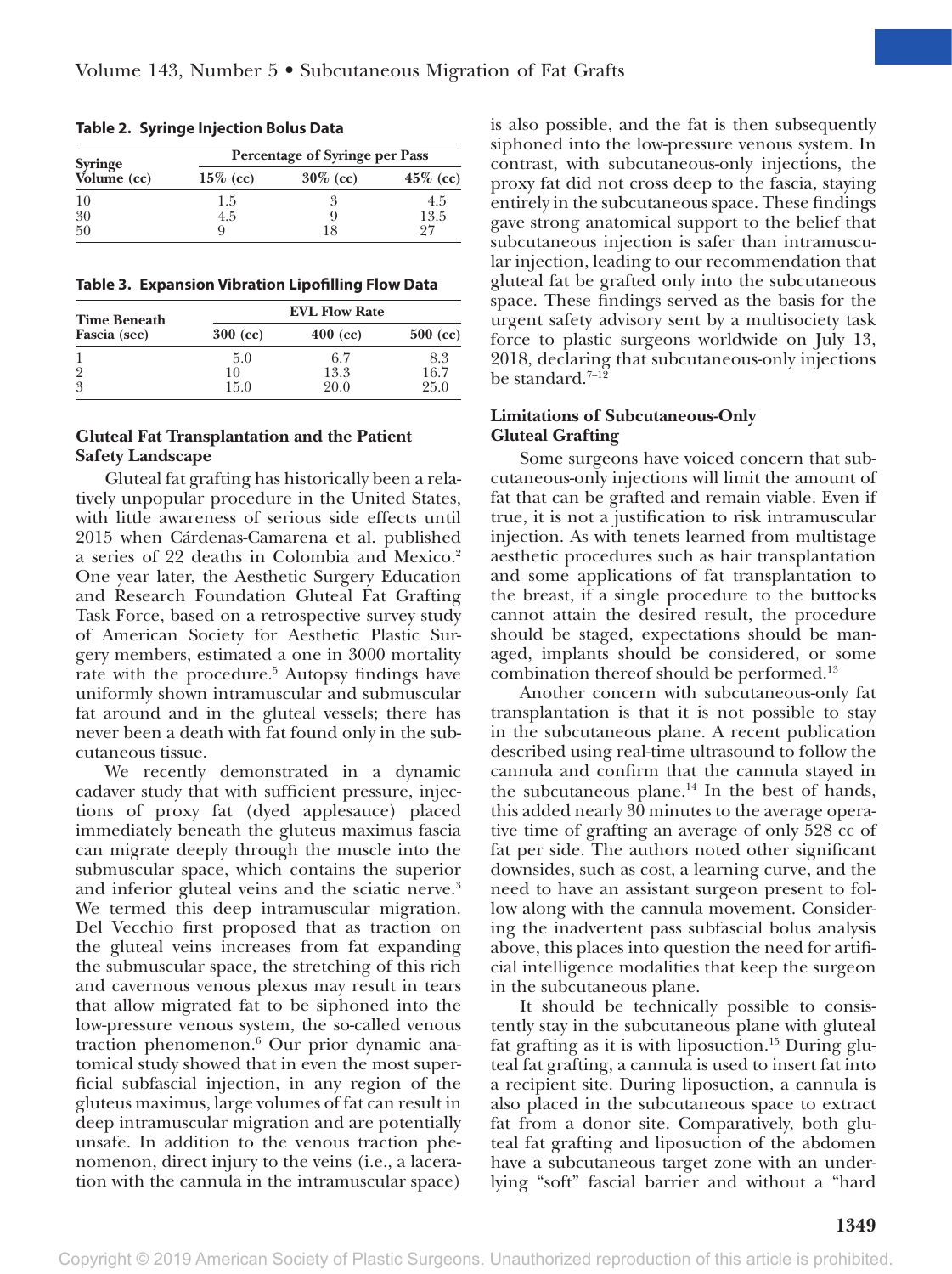

**Fig. 6.** Summary of findings. (*Above*, *left*) Fascia intact. Subcutaneous migration occurs. (*Above*, *right*) Fascial perforations. Subcutaneous migration occurs but no deep intramuscular migration occurs. (*Below*, *left*) Fascial fenestrations. Deep intramuscular migration occurs. (*Below*, *right*) Subfascial injection leads to deep intramuscular migration of fat.

stop" beneath the fascia. Although there is clear evidence for cannula misadventure during liposuction with injury to abdominal organs,  $16-18$  this complication is exceedingly rare, as should be the injury rate to the gluteal vessels in gluteal augmentation. We believe the key is patient positioning, incision location, and a highly focused attention to the location of the cannula with every pass during grafting, allowing the surgeon to avoid subfascial fat grafting.

There are ongoing studies evaluating "danger zones," "safe zones," and angles of cannula insertion that might be least likely to cause direct venous or sciatic nerve injury.<sup>2,5,19-22</sup> Although these research efforts are to be commended, they do not take into account our findings that any injection deep to the fascia *in any part of the buttock* can lead to deep intramuscular migration, a venous stretch-tear-siphon phenomenon, and ultimately, a fatal fat embolism. Some surgeons still feel that intramuscular injection is necessary for adequate augmentation, and giving these surgeons a false sense of security that there are "safe zones" of the buttock and "safe" cannula angles so they could inject somewhat deeper may have the unintended consequences of propagating the problem. At worst, guidelines that focus on how to avoid directly injuring the gluteal veins with a cannula can convey to some surgeons that there are safe ways to perform intramuscular injections.

# **Recommendations**

Given our findings, we recommend that any subfascial or deeper gluteal fat grafting should not be performed whatsoever, and that subcutaneous injections appear to avoid any direct or indirect injury to the gluteal veins and should be used exclusively for this operation. Surgeons who are unsuccessful performing subcutaneousonly injections should consider using gluteal implants or performing a composite implant/fat augmentation.

# **CONCLUSIONS**

In our deep intramuscular migration study (Part I), it was shown that subfascial injection of proxy fat could migrate by means of the process of deep intramuscular migration through and out the deep surface of the gluteus maximus muscle, putting the gluteal veins at risk to be an entry point for a gluteal fat embolism.3,23 In this study, it was shown that the gluteus maximus fascia, even with multiple cannula perforations, prevented subcutaneous injections to cross into the muscle, even under very high injection pressures (Fig. 6). Instead, the fat would migrate throughout the subcutaneous tissue by means of a process called subcutaneous migration. The gluteus maximus fascia is a stout wall that sets up the dangerous condition of deep intramuscular migration with subfascial injections, and the protective condition of subcutaneous migration with suprafascial injections. These persuasive findings are profound enough to propose a new standard of care: no subfascial or intramuscular injection should be performed, and all injections should be performed exclusively into the subcutaneous tissue. Today, surgeons should commit to subcutaneous-only injection and maintain constant focus during surgery. Research efforts should concentrate on methods to maintain a subcutaneous injection plane.

> *Simeon Wall, Jr., M.D.* The Wall Center for Plastic Surgery 8600 Fern Avenue Shreveport, La. 71105 [swalljr@wallcenter.com](mailto:swalljr@wallcenter.com)

# **ACKNOWLEDGMENT**

*The authors thank Brian Brown of Stryker for the compartment pressure monitor.*